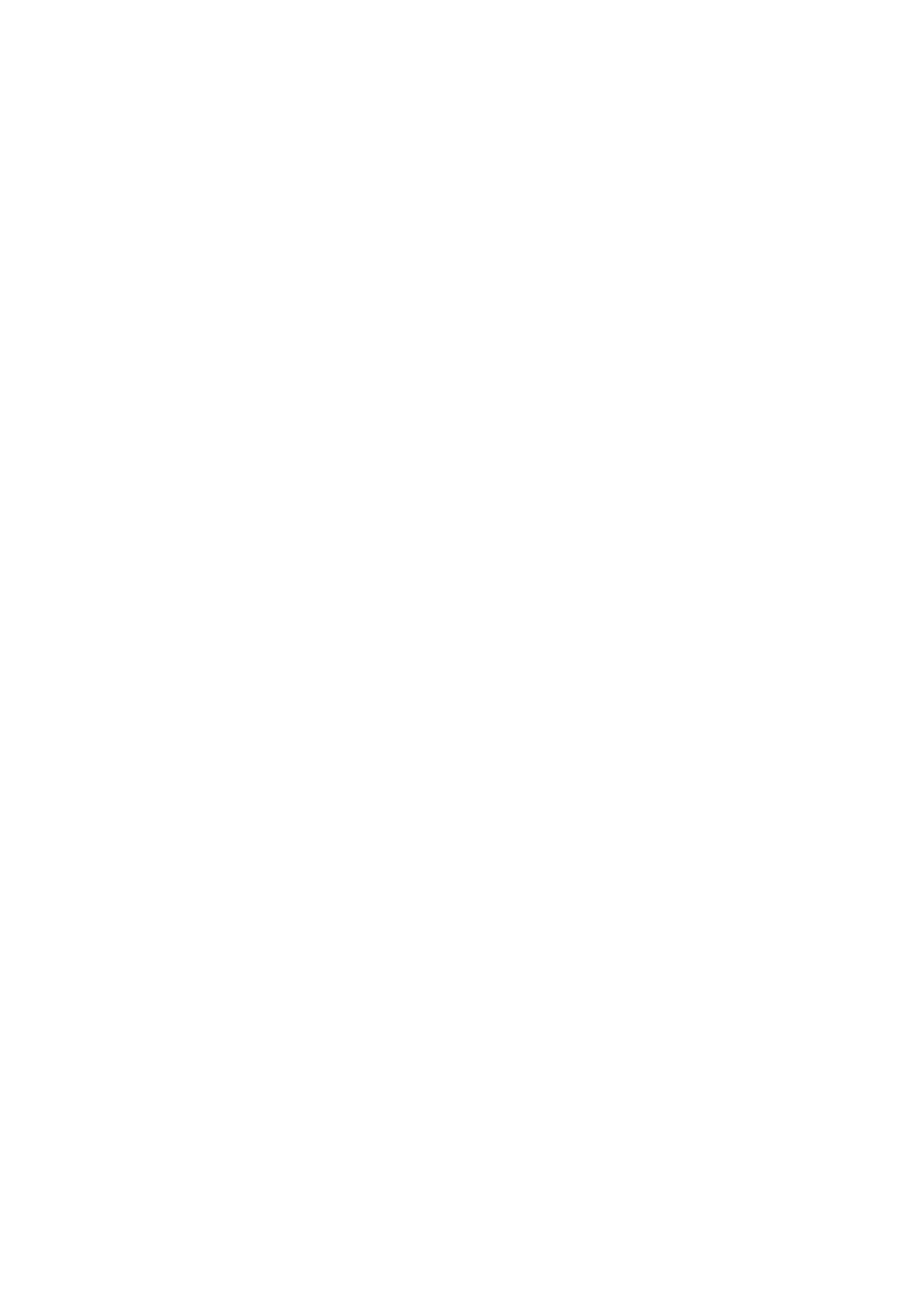## **Grammar Glossary**

## **Adjective**

An adjective is a word that describes somebody or something. *Old*, *white*, *busy*, *careful* and *horrible* are all adjectives. Adjectives either come before a noun, or after verbs such as *be*, *get*, *seem*, *look* (linking verbs):

| a busy day | I'm busy              |
|------------|-----------------------|
| nice shoes | those shoes look nice |

Adjectives (and adverbs) can have comparative and superlative forms. The comparative form is adjective + *-er* (for one-syllable adjectives, and some two-syllable) or *more* + adjective (for adjectives of two or more syllables):

*old - older hot - hotter easy - easier dangerous - more dangerous The corresponding superlative forms are -est or most ...: small - smallest big - biggest funny - funniest important - most important*

## **Adverb**

Adverbs give extra meaning to a verb, an adjective, another adverb or a whole sentence:

*I really enjoyed the party. (adverb + verb) She's really nice. (adverb + adjective) He works really slowly. (adverb + adverb) Really, he should do better. (adverb + sentence)*

Many adverbs are formed by adding -ly to an adjective, for example *quickly*, *dangerously*, *nicely*, but there are many adverbs which do not end in *-ly*. Note too that some *-ly* words are adjectives, not adverbs (eg *lovely, silly*, *friendly*).

In many cases, adverbs tell us:

| how (manner)          | slowly, happily, dangerously, carefully |
|-----------------------|-----------------------------------------|
| where (place)         | here, there, away, home, outside        |
| when (time)           | now, yesterday, later, soon             |
| how often (frequency) | often, never, regularly                 |

Other adverbs show degree of intensity: *very slow(ly) fairly dangerous(ly) really good/well*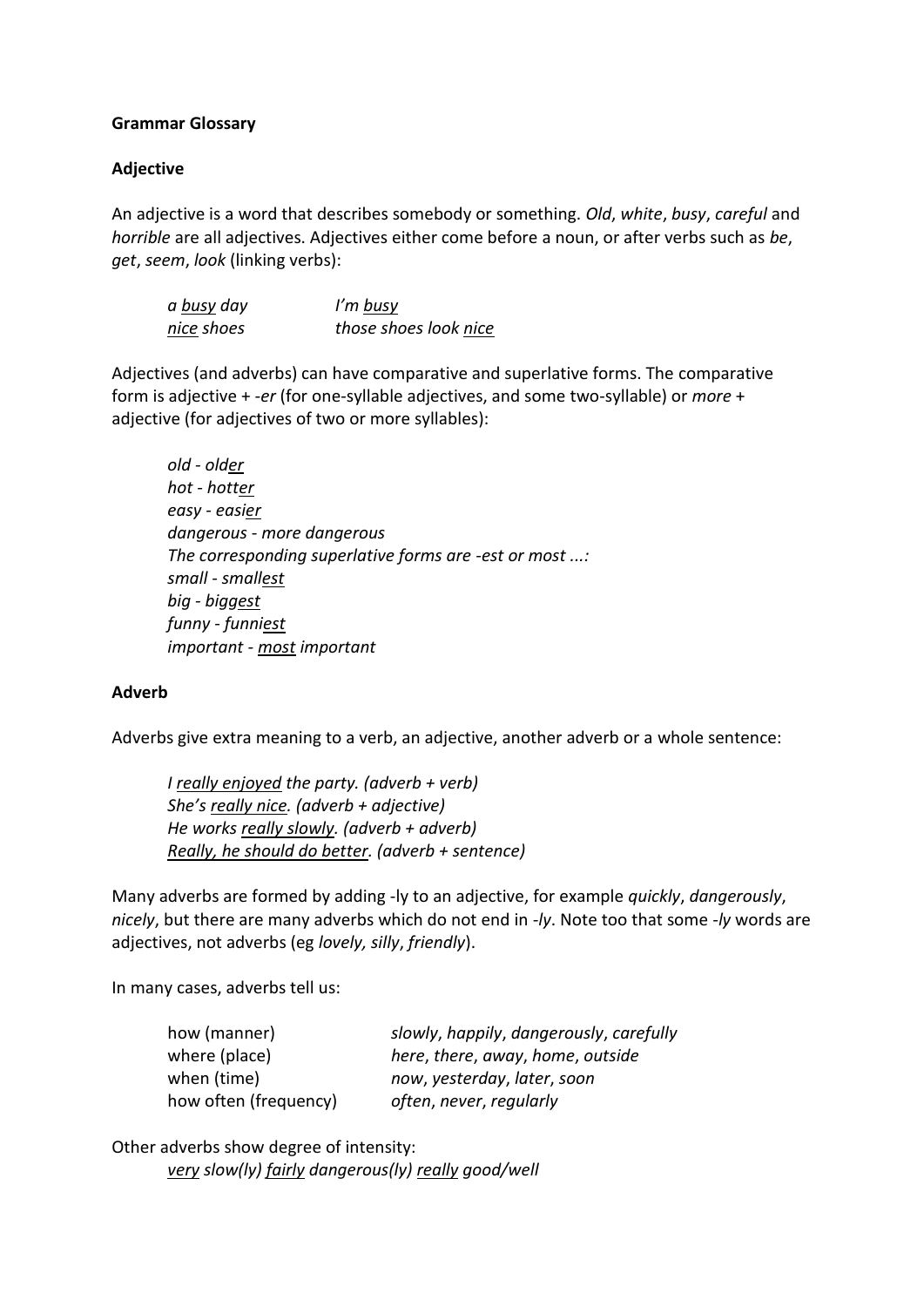the attitude of the speaker to what he or she is saying: *perhaps obviously fortunately connections in meaning between sentences* (see **connective**): *however furthermore finally*

An **adverbial phrase** is a group of words that functions in the same way as a single adverb. For example: *by car*, *to school*, *last week*, *three times a day*, *first of all*, *of course*:

| They left yesterday. (adverb) | She looked at me strangely. (adverb) |
|-------------------------------|--------------------------------------|
| They left a few days ago.     | She looked at me in a strange way.   |
| (adverbial phrase)            | (adverbial phrase)                   |

Similarly, an **adverbial clause** functions in the same way as an adverb. For example:

*It was raining yesterday.* (adverb) *It was raining when we went out.* (adverbial clause).

## **Apostrophe (')**

An apostrophe is a punctuation mark used to indicate either omitted letters or possession.

#### **Omitted letters**

We use an apostrophe for the omitted letter(s) when a verb is contracted (= shortened). For example:

| I'm (I am)            | who's (who is/has)  |
|-----------------------|---------------------|
| they've (they have)   | he'd (he had/would) |
| we're (we are)        | it's (it is/has)    |
| would've (would have) | she'll (she will)   |

In contracted negative forms, *not* is contracted to *n't* and joined to the verb: *isn't*, *didn't*, *couldn't* etc.

In formal written style, it is more usual to use the full form.

There are a few other cases where an apostrophe is used to indicate letters that are in some sense 'omitted' in words other than verbs, eg *let's* (= *let us*), o'clock (= *of the clock*).

Note the difference between *its* (= '*belonging to it*') and *it's* (= '*it is*' or '*it has*'):

*The company is to close one of its factories.* (no apostrophe) *The factory employs 800 people. It's (= it is) the largest factory in the town.* (apostrophe necessary)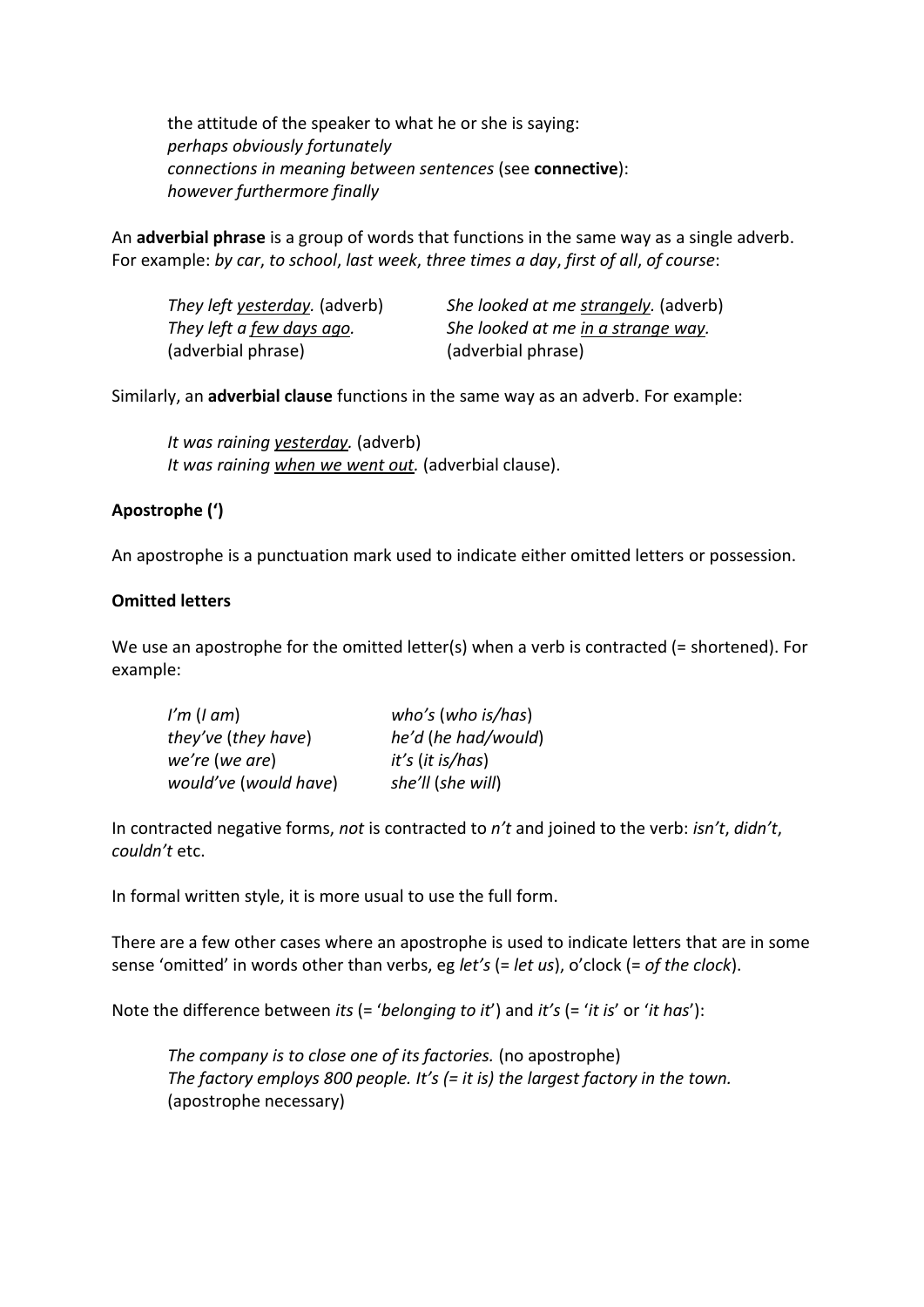## **Possession**

We use an apostrophe + *s* for the possessive form:

*my mother's car Joe and Fiona's house the cat's tail James's ambition a week's holiday*

With a plural 'possessor' already ending in *s* (eg *parents*), an apostrophe is added to the end of the word:

*my parents' car the girls' toilets*

But irregular plurals (eg men, children) take an apostrophe + *s*:

*children's clothes*

The regular plural form (-*s*) is often confused with possessive -*'s*:

*I bought some apples.* (not *apple's*)

Note that the possessive words *yours*, *his*, *hers*, *ours*, *theirs*, and *its* are not written with an apostrophe.

## **Article**

*A*, *an* and *the* are articles. A (*an* before a vowel sound) is the indefinite article; *the* is the definite article. Articles are a type of determiner.

## **Auxiliary verbs**

These are verbs that are used together with other verbs. For example:

*we are going Lucy has arrived can you play*

In these sentences, *going*, *arrived* and *play* are the main verbs. *Are*, *has* and *can* are auxiliary verbs, and add extra meaning to the main verb.

The most common auxiliary verbs are *be*, *have* and *do* (all of which can also be main verbs).

*Be* is used in continuous forms *(be + -ing)* and in passive forms: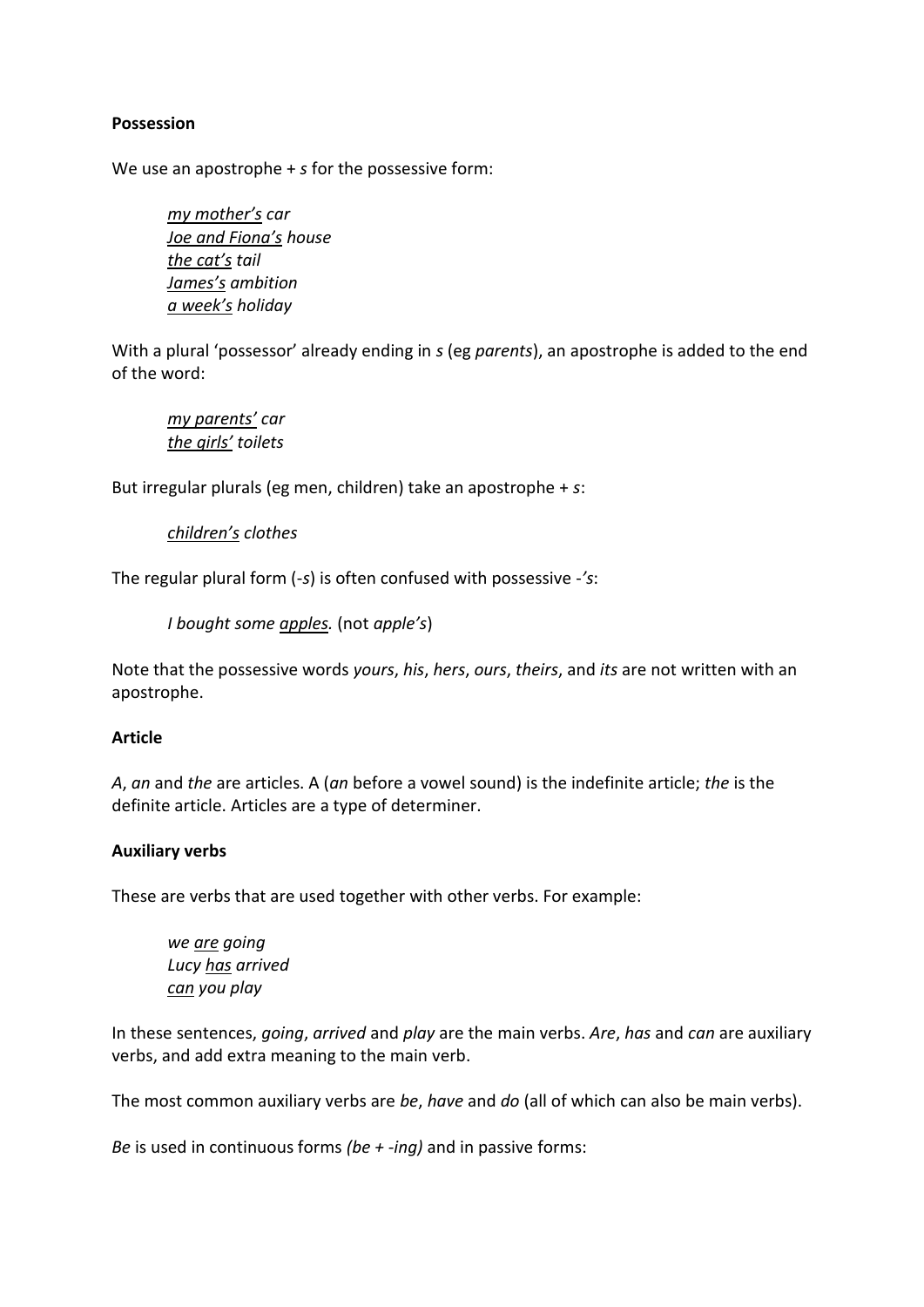*We are going away. Was the car damaged? Have* is used in perfect verb forms: *Lucy has arrived. I haven't finished.*

*Do* is used to make questions and negatives in the simple present and past tenses:

*Do you know the answer? I didn't see anybody.*

More than one auxiliary verb can be used together. For example:

*I have been waiting for ages.* (*have* and *been* are auxiliary verbs)

The remaining auxiliary verbs are modal verbs, eg *can*, *will*.

#### **Clause**

A clause is a group of words that expresses an event (*she drank some water*) or a situation (*she was thirsty/she wanted a drink*). It usually contains a subject (*she* in the examples) and verb (*drank/was/wanted*).

Note how a clause differs from a phrase:

| a big dog | (a phrase - this refers to 'a big dog' but doesn't say what the |
|-----------|-----------------------------------------------------------------|
|           | dog did or what happened to it)                                 |

*a big dog chased me* (a clause - the dog did something)

A sentence is made up of one or more clauses:

| It was raining                   | (one clause)                                   |
|----------------------------------|------------------------------------------------|
| It was raining and we were cold. | (two main clauses joined by and)               |
| It was raining when we went out. | (main clause containing a subordinate clause – |
|                                  | the subordinate clause is underlined)          |

A main clause is complete on its own and can form a complete sentence (eg *It was raining)*. A subordinate clause (*when we went out*) is part of the main clause and cannot exist on its own. In the following examples, the subordinate clauses are underlined:

*You'll hurt yourself if you're not careful. Although it was cold, the weather was pleasant enough. Where are the biscuits (that) I bought this morning? John, who was very angry, began shouting. What you said was not true.*

Although most clauses require a subject and verb, some subordinate clauses do not. In many such cases, the verb be can be understood. For example: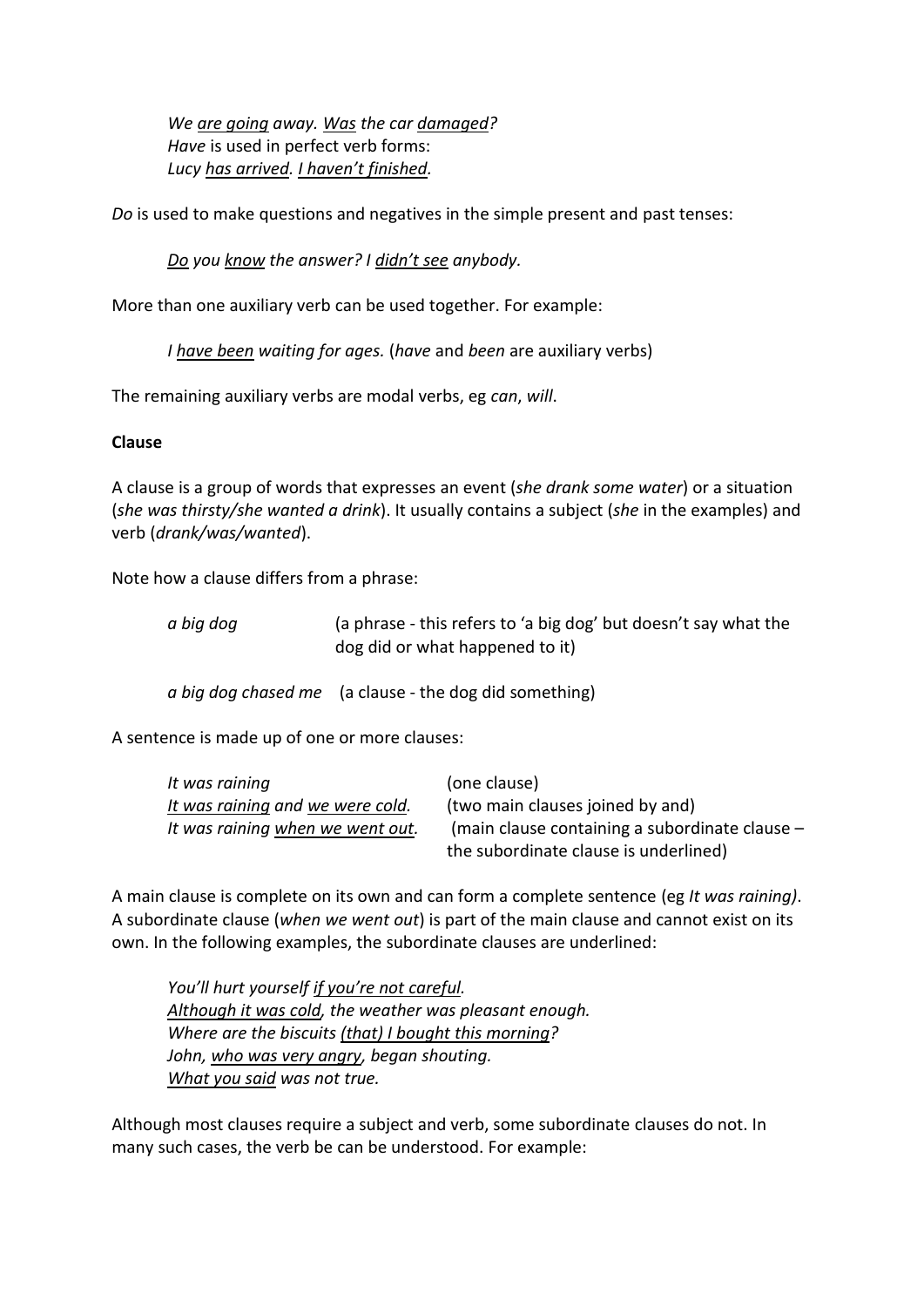*The weather, although rather cold, was pleasant enough. (= although it was rather cold) When in Rome, do as the Romans do. (= when you are in Rome) Glad to be home, George sat down in his favourite armchair. (= he was glad to be home)*

# see also **adverbial clause**, **noun clause**, **participle**, **phrase**, **relative clause**, **sentence**

# **Colon (:)**

A colon is a punctuation mark used to introduce a list or a following example (as in this glossary). It may also be used before a second clause that expands or illustrates the first:

*He was very cold: the temperature was below zero.*

## **Comma (,)**

A comma is a punctuation mark used to help the reader by separating parts of a sentence. It sometimes corresponds to a pause in speech.

In particular we use commas:

to separate items in a list (but not usually before *and*): *My favourite sports are football, tennis, swimming and gymnastics. I got home, had a bath and went to bed.*

to mark off extra information: *Jill, my boss, is 28 years old.*

after a subordinate **clause** which begins a sentence: *Although it was cold, we didn't wear our coats.*

with many connecting **adverbs** (eg *however*, *on the other hand*, *anyway*, *for example*): *Anyway, in the end I decided not to go.*

## **Conditional**

A conditional sentence is one in which one thing depends upon another. Conditional sentences often contain the **conjunction** if:

*I'll help you if I can. If the weather's bad, we might not go out.*

Other conjunctions used in conditionals are unless, providing, provided and as long as.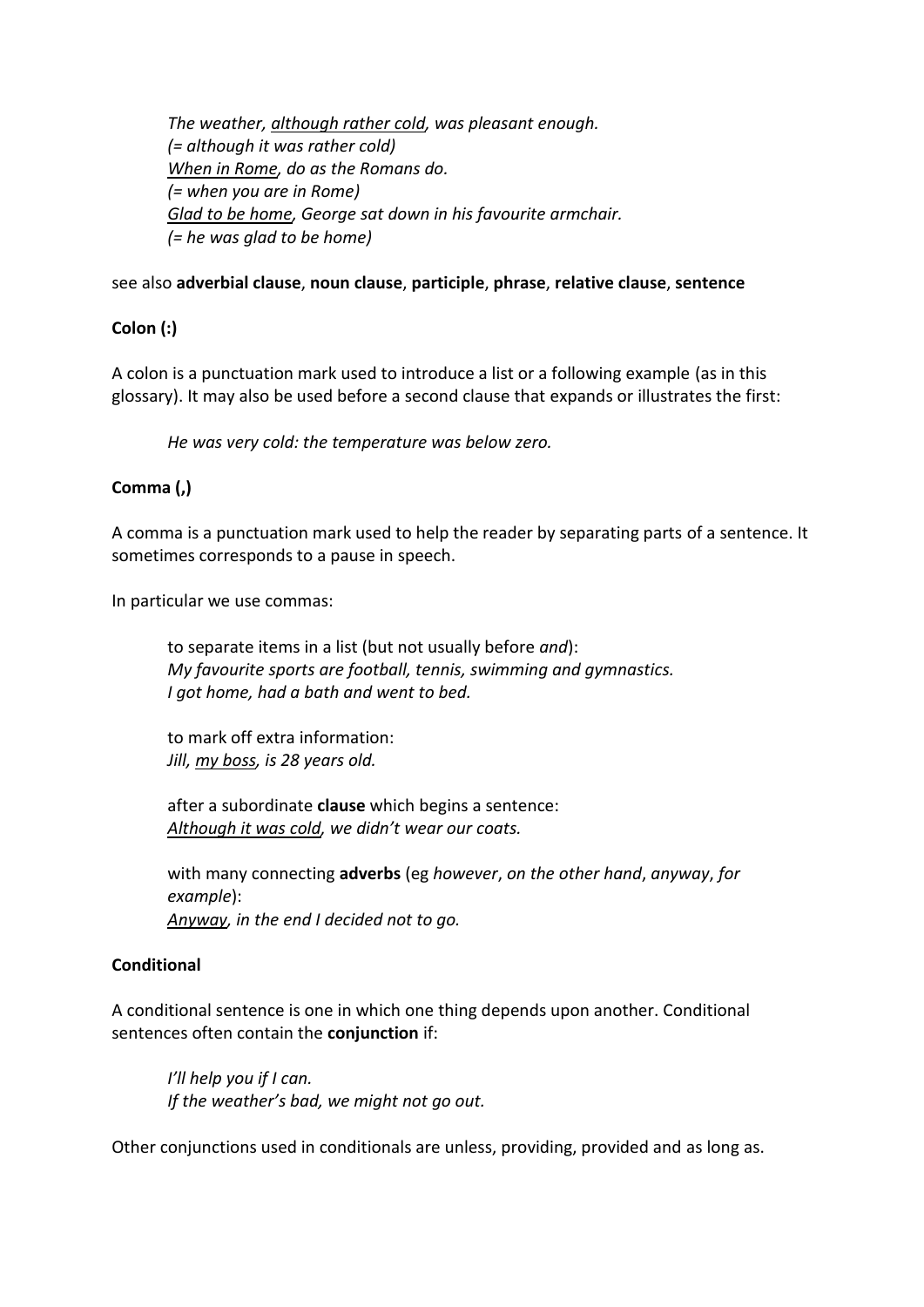A conditional sentence can refer to an imaginary situation. For example:

*I* would help you if *I* could. (but in fact I can't) *What would you do if you were in my position? If the weather had been better, we could have gone to the beach.*

The term 'conditional' is sometimes used to refer to the form *would* + verb: *would go*, *would help* etc.

see also **auxiliary verb**

## **Conjunction**

A word used to link **clauses** within a sentence. For example, in the following sentences, *but*  and *if* are conjunctions:

*It was raining but it wasn't cold. We won't go out if the weather's bad.*

There are two kinds of conjunction:

A. Co-ordinating conjunctions (*and*, *but*, *or* and *so*). These join (and are placed between) two clauses of equal weight.

*Do you want to go now or shall we wait a bit longer?*

*And*, *but* and *or* are also used to join words or phrases within a clause.

B. Subordinating conjunctions (eg *when*, *while*, *before*, *after*, *since*, *until*, *if*, *because*, *although*, *that*). These go at the beginning of a subordinate **clause**:

*We were hungry because we hadn't eaten all day. Although we'd had plenty to eat, we were still hungry. We were hungry when we got home.*

## see also **clause**, **connective**

## **Connective**

A connective is a word or phrase that links clauses or sentences. Connectives can be **conjunctions** (eg *but*, *whe*n, *because*) or connecting adverbs (eg *however*, *then*, *therefore*).

Connecting adverbs (and adverbial phrases and clauses) maintain the **cohesion** of a text in several basic ways, including:

| addition   | also, furthermore, moreover              |
|------------|------------------------------------------|
| opposition | however, nevertheless, on the other hand |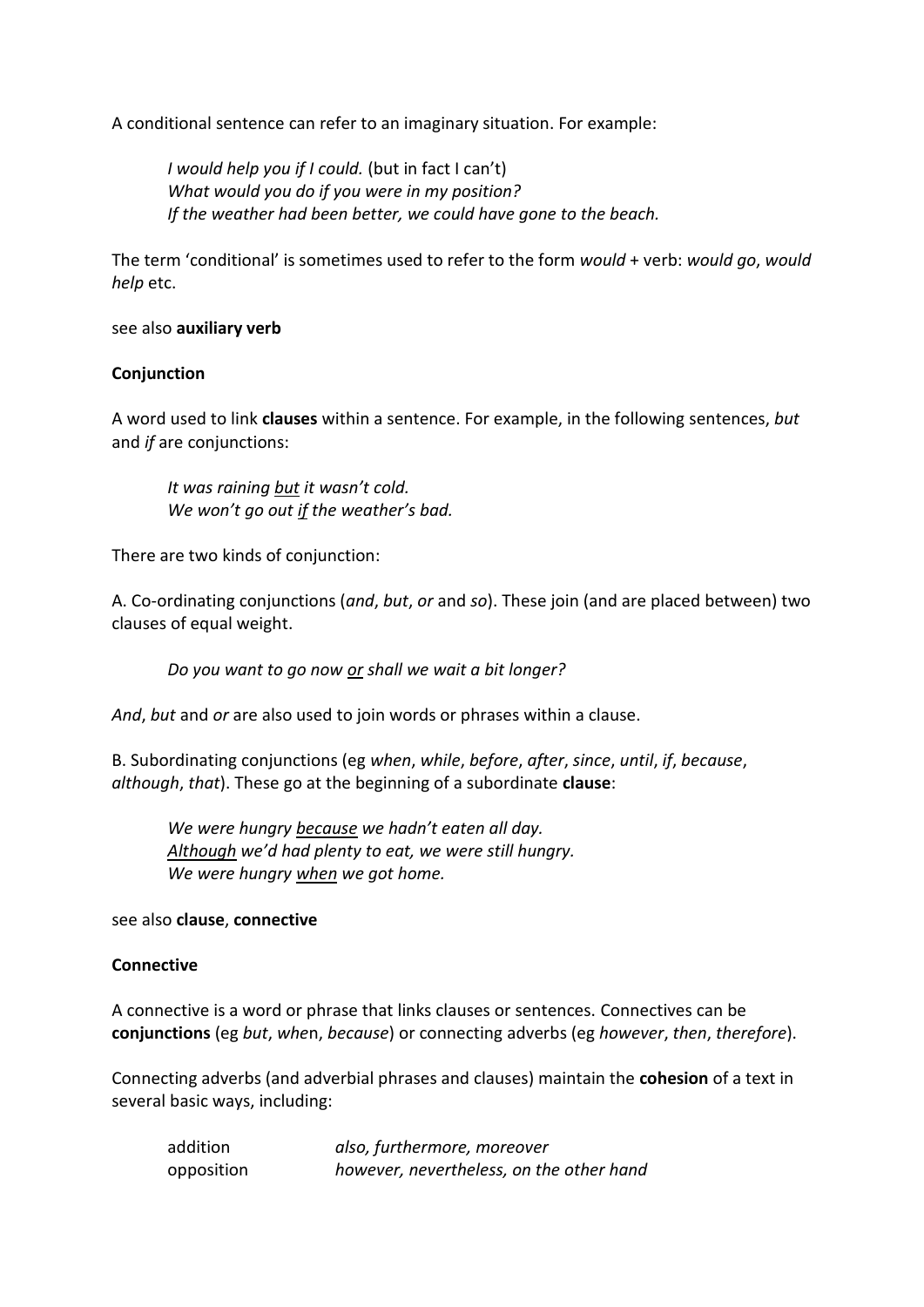| reinforcing       | besides, anyway, after all                  |
|-------------------|---------------------------------------------|
| explaining        | for example, in other words, that is to say |
| listing           | first(ly), first of all, finally            |
| indicating result | therefore, consequently, as a result        |
| indicating time   | just then, meanwhile, later                 |

**Commas** are often used to mark off connecting adverbs or adverbial phrases or clauses:

*First of all, I want to say … I didn't think much of the film. Helen, on the other hand, enjoyed it.*

Connecting adverbs and conjunctions function differently. Conjunctions (like but and although) join clauses within a sentence. Connecting adverbs (like *however*) connect ideas but the clauses remain separate sentences:

*I was angry but I didn't say anything.* (*but* is a conjunction – one sentence) *Although I was angry, I didn't say anything.* (*although* is a conjunction - one sentence) *I was angry. However, I didn't say anything.* (*however* is an adverb - two sentences)

# **Dash (—)**

A dash is a punctuation mark used especially in informal writing (such as letters to friends, postcards or notes).

Dashes may be used to replace other punctuation marks (*colons*, *semicolons*, *commas*) or brackets:

*It was a great day out — everybody enjoyed it.*

## **Determiner**

Determiners include many of the most frequent English words, eg *the*, *a*, *my*, *this*. Determiners are used with nouns (*this book, my best friend, a new car*) and they limit (ie determine) the reference of the noun in some way.

Determiners include:

| articles       | $a$ /an, the                                                     |
|----------------|------------------------------------------------------------------|
| demonstratives | this/that, these/those                                           |
| possessives    | my/your/his/her/its/our/their                                    |
| quantifiers    | some, any, no, many, much, few, little, both,                    |
|                | all, either, neither, each, every, enough                        |
| numbers        | three, fifty, three thousand etc                                 |
|                | some question words which (which car?), what (what size?), whose |
|                | (whose coat?)                                                    |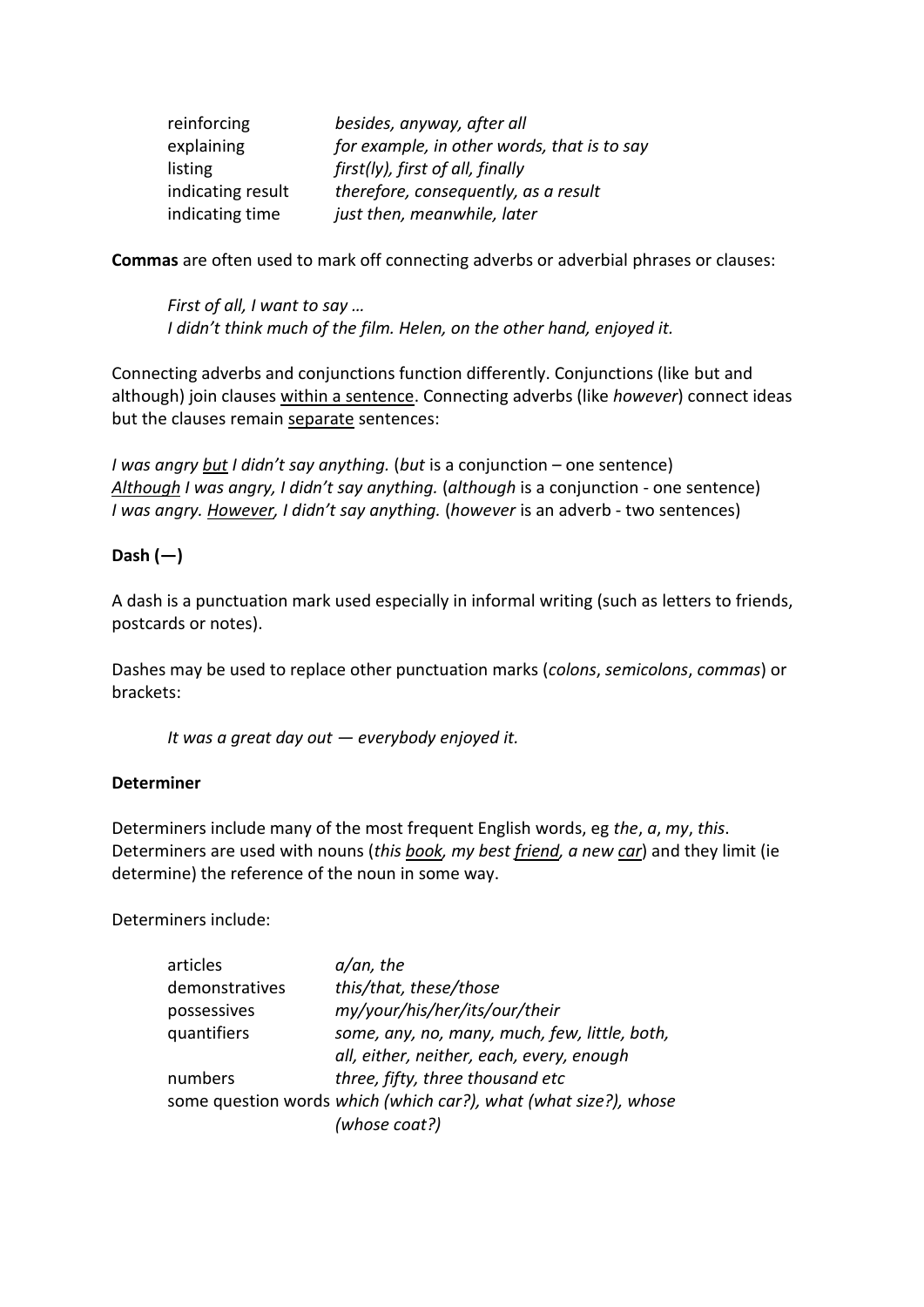When these words are used as determiners, they are followed by a noun (though not necessarily immediately):

*this book is yours some new houses which colour do you prefer?*

Many determiners can also be used as **pronouns**. These include the demonstratives, question words, numbers and most of the quantifiers. When used as pronouns, these words are not followed by a noun - their reference includes the noun:

*this is yours* (= this book, this money, etc) *I've got some which do you prefer?*

## **Direct speech and indirect speech**

There are two ways of reporting what somebody says, direct speech and indirect speech.

In direct speech, we use the speaker's original words (as in a speech bubble). In text, speech marks ('...' or "..." — also called inverted commas or quotes) mark the beginning and end of direct speech:

*Helen said, 'I'm going home'. 'What do you want?' I asked.*

In indirect (or reported) speech, we report what was said but do not use the exact words of the original speaker.

Typically we change pronouns and verb tenses, and speech marks are not used:

*Helen said (that) she was going home. I asked them what they wanted.*

## **Ellipsis**

Ellipsis is the omission of words in order to avoid repetition. For example:

*I don't think it will rain but it might.* (= it might rain) *'Where were you born?' 'Bradford.'* (= I was born in Bradford)

An ellipsis is also the term used for three dots (…) which show that something has been omitted or is incomplete.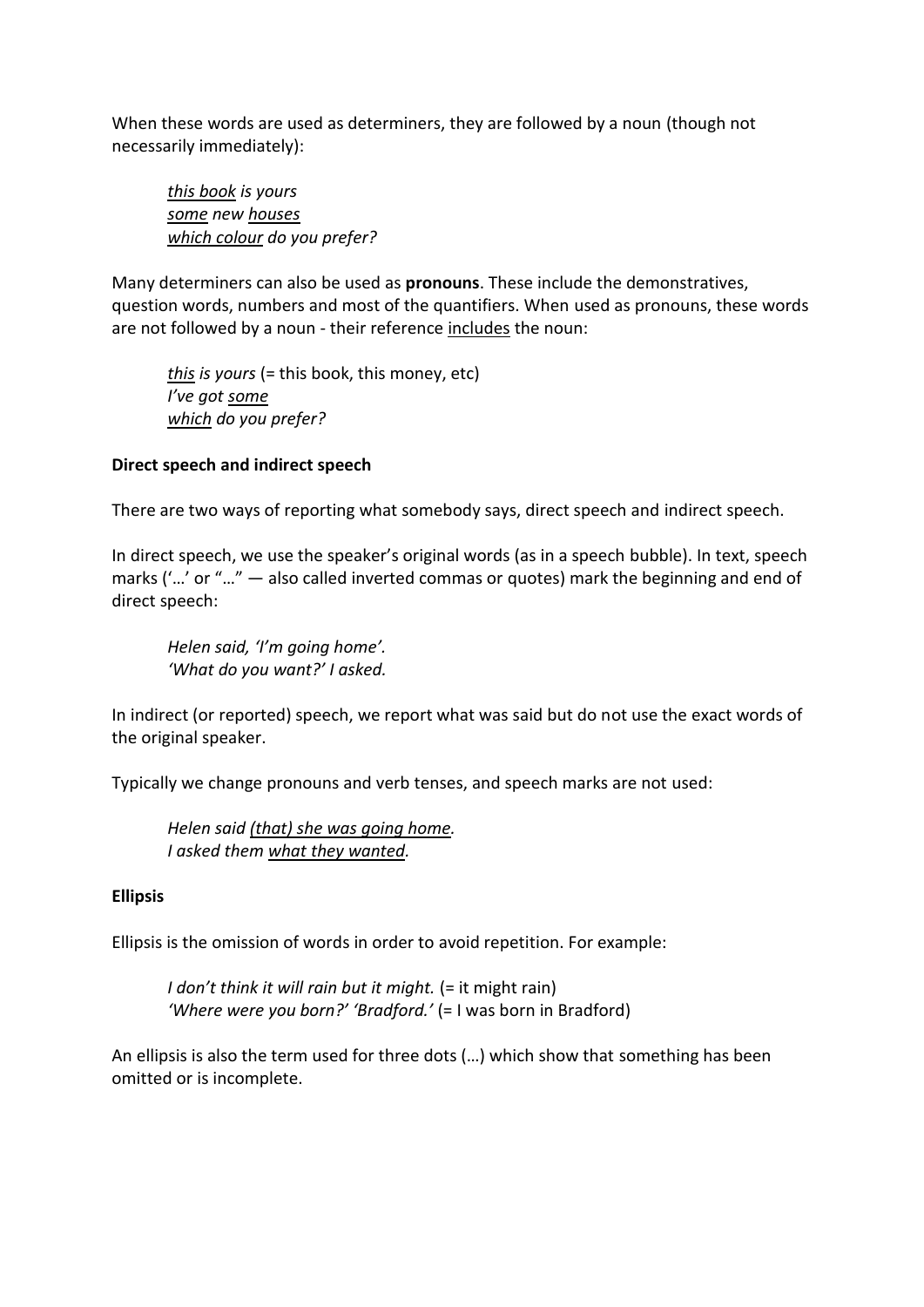# **Exclamation**

An exclamation is an utterance expressing emotion (joy, wonder, anger, surprise, etc) and is usually followed in writing by an **exclamation mark (!)**. Exclamations can be **interjections**:

*Oh dear! Good grief! Ow!*

Some exclamations begin with *what* or *how:*

*What a beautiful day! How stupid (he is)! What a quiet little girl.*

Exclamations like these are a special type of **sentence** ('exclamative') and may have no verb. see also **interjection**, **sentence**

# **Exclamation mark (!)**

An exclamation mark is used at the end of a **sentence** (which may be exclamative, imperative or declarative) or an **interjection** to indicate strong emotion:

*What a pity! Get out! It's a goal! Oh dear!*

See also **exclamation**, **sentence**

# **Hyphen (-)**

A hyphen is sometimes used to join the two parts of a **compound** noun, as in *golf-ball* and *proof-read*. But it is much more usual for such compounds to be written as single words (eg *football*, *headache*, *bedroom*) or as separate words without a hyphen (*golf ball*, *stomach ache*, *dining room*, *city centre*).

However, hyphens are used in the following cases:

a. in compound adjectives and longer phrases used as modifiers before nouns:

- *a foul-smelling substance*
- *a well-known painter a German-English dictionary*
- 
- *a one-in-a-million chance*
- *a state-of-the-art computer*
- *a ten-year-old girl*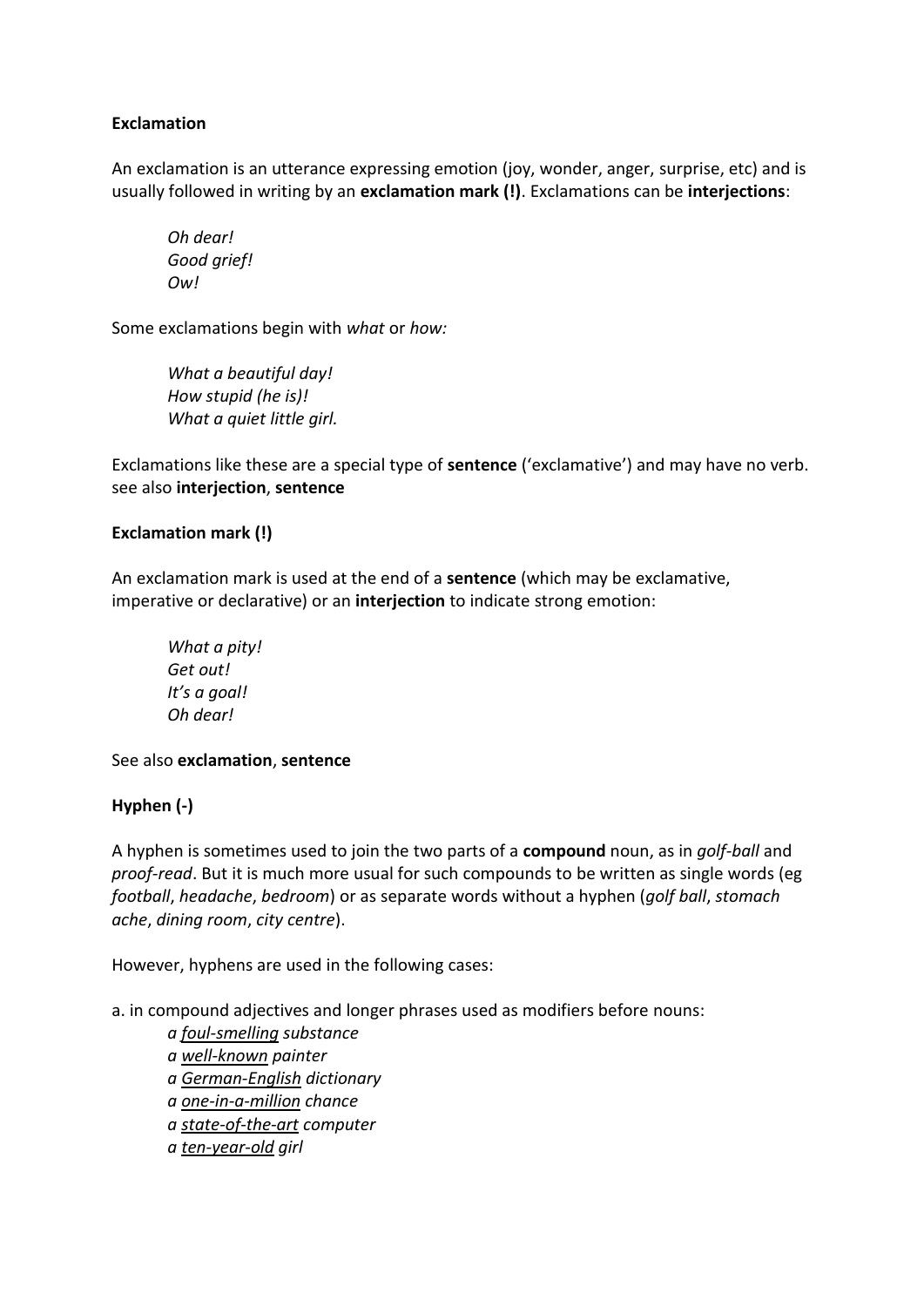b. in many compound nouns where the second part is a short word like *in*, *off*, *up* or *by*:

*a* bre*ak-in a write-off a mix-up a pass*er-by

c. in many words beginning with the prefixes *co*-, *non*- and *ex*-:

*co-operate non-existent ex-husband*

Hyphens are also used to divide words at the end of a line of print.

## **Modal verb**

The modal verbs are:

*can/could will/would shall/should may/might must/ought*

These **auxiliary verbs** are used to express such ideas as possibility, willingness, prediction, speculation, deduction and necessity. They are all followed by the **infinitive**, and *ought* is followed by *to* + infinitive:

*I can help you. We might go out tonight. You ought to eat something. Stephanie will be here soon. I wouldn't do that if I were you. I must go now.*

These verbs can occur with other auxiliary verbs (*be* and *have*):

*I'll be leaving at 11.30. You should have asked me. They must have been working.*

In this context *have* is unstressed and therefore identical in speech to unstressed *of*; this is why the misspelling *of* for standard *have* or *'ve* is not uncommon.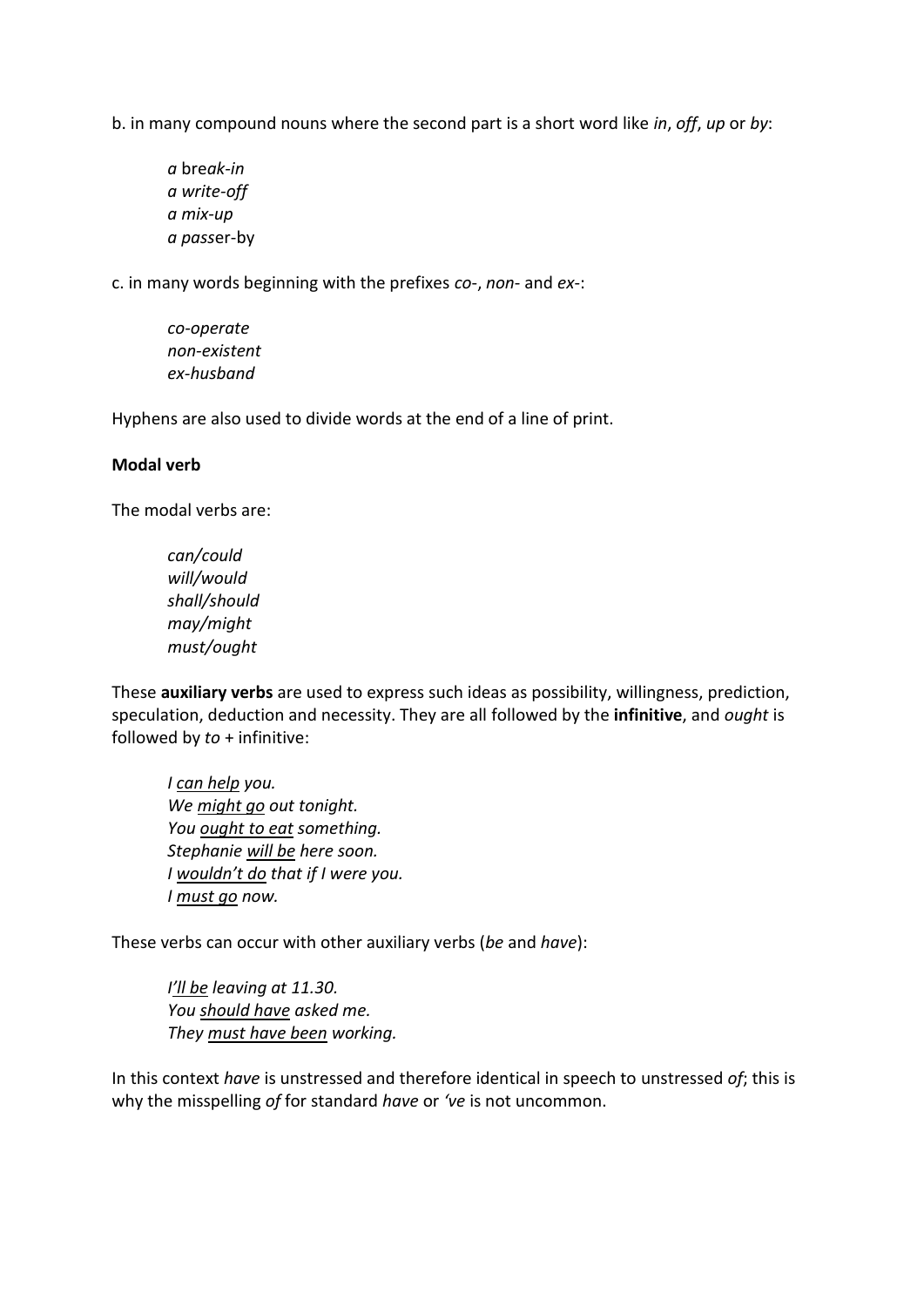#### **Noun**

A noun is a word that denotes somebody or something. In the sentence *My younger sister won some money in a competition*, '*sister*', '*money*' and '*competition*' are nouns.

Many nouns (countable nouns) can be **singular** (only one) or **plural** (more than one). For example *sister*/*sisters*, *problem*/*problems*, *party*/*parties*. Other nouns (mass nouns) do not normally occur in the plural. For example: *butter*, *cotton*, *electricity*, *money*, *happiness*.

A **collective noun** is a word that refers to a group. For example, *crowd*, *flock*, *team*. Although these are singular in form, we often think of them as plural in meaning and use them with a plural verb. For example, if we say *The team have won all their games so far*, we think of '*the team*' as '*they*' (rather than '*it*').

**Proper nouns** are the names of people, places, organisations, etc. These normally begin with a capital letter: *Amanda*, *Birmingham*, *Microsoft*, *Islam*, *November*.

**Noun phrase** is a wider term than 'noun'. It can refer to a single noun (*money*), a pronoun (*it*) or a group of words that functions in the same way as a noun in a sentence, for example:

*a lot of money my younger sister a new car the best team in the world*

Similarly, a **noun clause** functions in the same way as a noun. For example:

*The story was not true.* (noun) *What you said was not true. (*noun clause)

#### **Person**

In grammar, a distinction is made between first, second and third person.

One uses the first person when referring to oneself (*I/we*); the second person when referring to one's listener or reader (*you*); and the third person when referring to somebody or something else (*he/she/it/they/my friend/the books* etc).

In some cases the form of the verb changes according to person:

*I/we/you/they know I/we/you/they have we/you/they were he/she knows he/she/it has I/he/she/it was*

see also agreement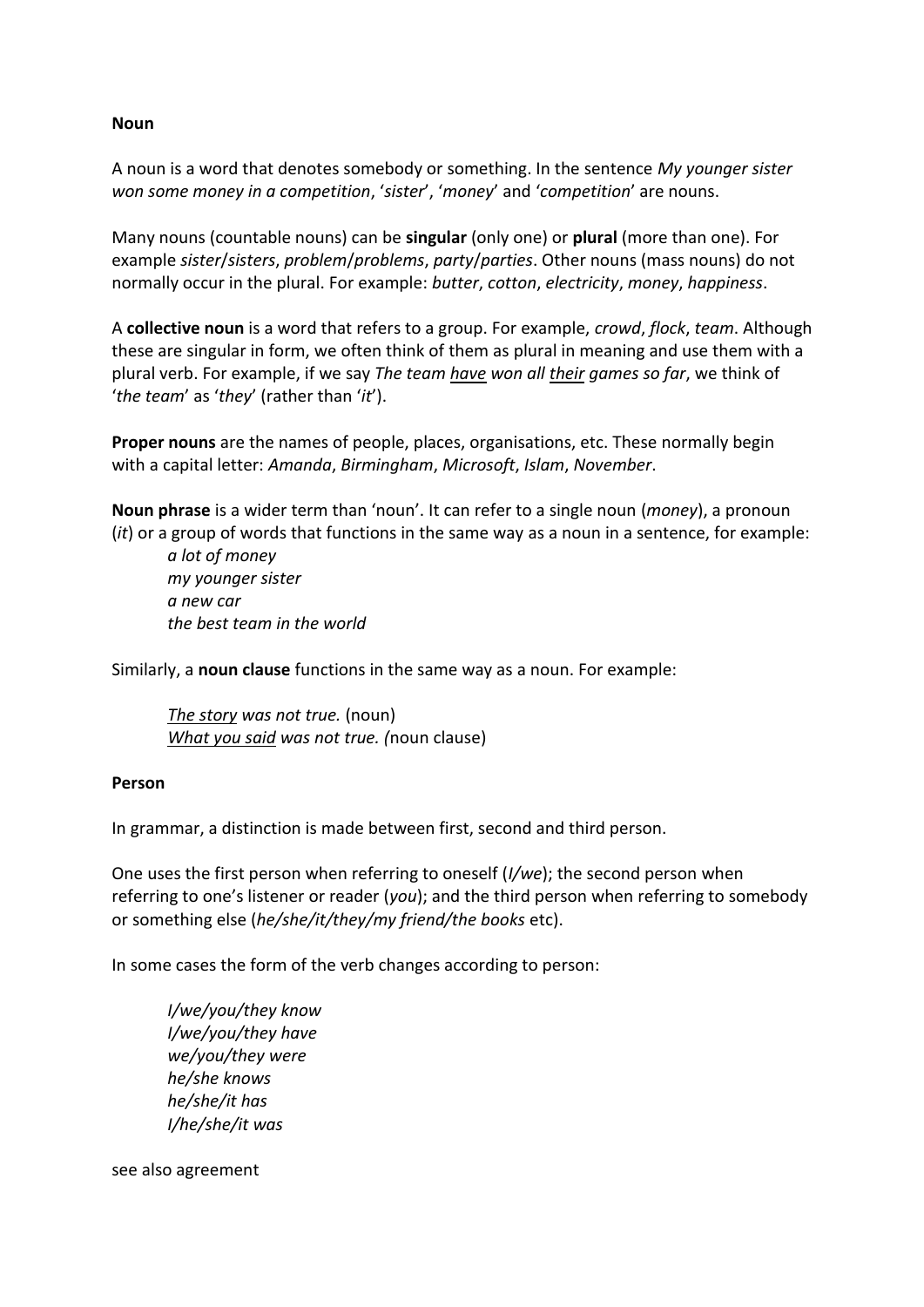## **Phrase**

A phrase is a group of words that act as one unit. So *dog* is a word, but *the dog*, *a big dog* or *that dog over there* are all phrases. Strictly speaking, a phrase can also consist of just one word. For example, in the sentence *Dogs are nice*, '*dogs*' and '*nice*' are both one-word phrases.

A phrase can function as a noun, an adjective or an adverb:

| a noun phrase | a big dog, my last holiday                                          |
|---------------|---------------------------------------------------------------------|
|               | an adjectival phrase (she's not) as old as you, (I'm) really hungry |
|               | an adverbial phrase (they left) five minutes ago, (she walks)       |
|               | very slowly                                                         |

If a phrase begins with a **preposition** (like *in a hurry*, *along* the lane), it can be called a prepositional phrase. A prepositional phrase can be adjectival or adverbial in meaning:

| adjectival | $(1'm)$ in a hurry, (the man) with long hair       |
|------------|----------------------------------------------------|
| adverbial  | (they left) on Tuesday, (she lives) along the lane |

## **Preposition**

A preposition is a word like *at*, *over*, *by* and *with*. It is usually followed by a **noun phrase**. In the examples, the preposition and the following noun phrase are underlined:

*We got home at midnight. Did you come here by car? Are you coming with me? They jumped over a fence. What's the name of this street? I fell asleep during the film.*

Prepositions often indicate time (*at midnight/during the film/on Friday*), position (*at the station/in a field*) or direction (*to the station/over a fence*). There are many other meanings, including possession (*of this street*), means (*by car*) and accompaniment (*with me*).

In questions and a few other structures, prepositions often occur at the end of the clause:

*Who did you go out with? We haven't got enough money to live on. I found the book I was looking for.*

In formal style, the preposition can go before whom or which (*with whom*, *about which* etc):

*With whom do you wish to speak?*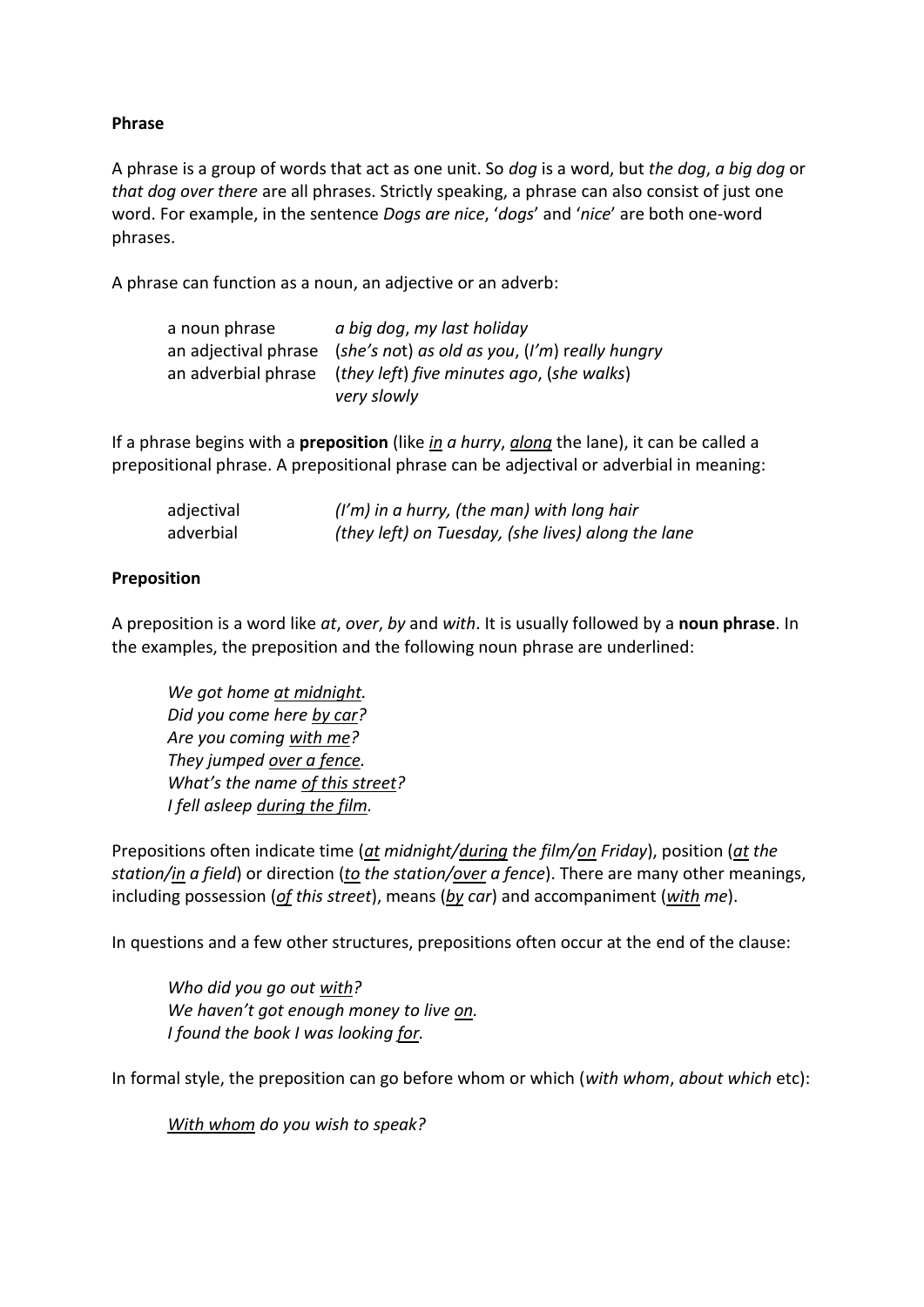Many prepositions (eg *on*, *over*, *up*) can also be used as **adverbs** (without a following noun or pronoun):

*We got on the bus*. (preposition - followed by a noun phrase) *The bus stopped and we got on.* (adverb - no following noun or pronoun)

#### **Pronoun**

There are several kinds of pronoun, including:

| personal pronouns                                      |
|--------------------------------------------------------|
| $1/m$ e, you, he/him, she/her, we/us, they/them, it    |
| I like <u>him. They</u> don't want <u>it</u> .         |
| possessive pronouns                                    |
| mine, yours, his, hers, ours, theirs, its              |
| Is this book yours or mine?                            |
| reflexive pronouns                                     |
| myself, herself, themselves etc                        |
| I hurt myself. Enjoy yourselves!                       |
| indefinite pronouns                                    |
| someone, anything, nobody, everything etc              |
| Someone wants to see you about something.              |
| interrogative pronouns                                 |
| who/whom, whose, which, what                           |
| Who did that? What happened?                           |
| relative pronouns                                      |
| who/whom, whose, which, that                           |
| The person who did that  The thing that annoyed me was |
|                                                        |

Many **determiners** can also be used as pronouns, including *this/that/these/those* and the quantifiers (*some*, *much* etc). For example:

*These are mine. Would you like some?*

Pronouns often 'replace' a noun or noun phrase and enable us to avoid repetition:

*I saw your father but I didn't speak to him. (= your father) 'We're going away for the weekend.' 'Oh, are you? That's nice.'* (= the fact you're going away)

## **Question mark (?)**

A question mark is used at the end of an interrogative **sentence** (eg *Who was that?*) or one whose function is a question (eg *You're leaving already?*)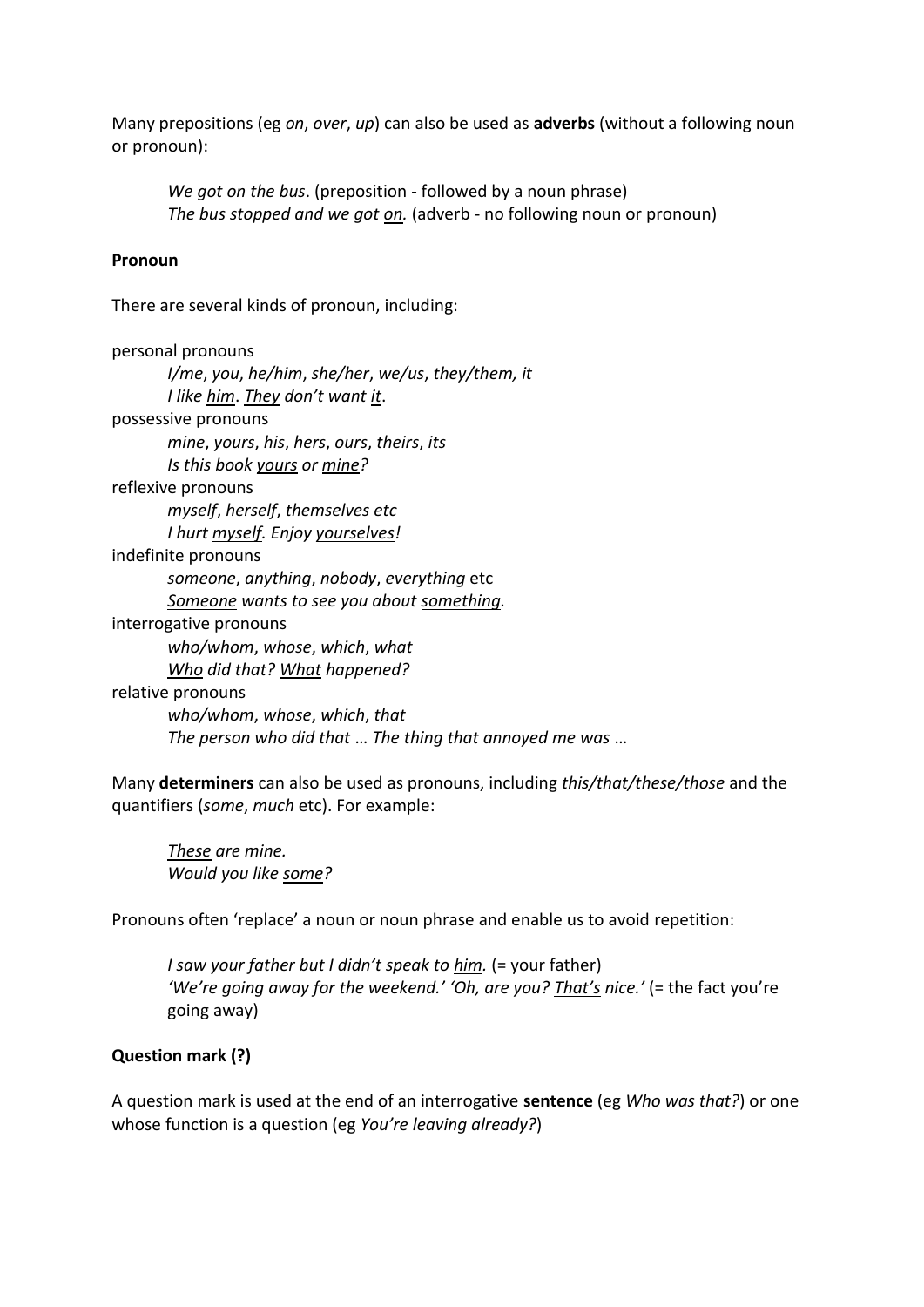## **Relative clause**

A relative clause is one that defines or gives information about somebody or something. Relative clauses typically begin with relative pronouns (*who/whom/whose/which/that*):

*Do you know the people who live in the house on the corner?* (defines '*the people') The biscuits (that) Tom bought this morning have all gone.* (defines *'the biscuits*') *Our hotel, which was only two minutes from the beach, was very nice.* (gives more information about the hotel)

# **Semi-colon (;)**

A semi-colon can be used to separate two main **clauses** in a sentence:

*I liked the book; it was a pleasure to read.*

This could also be written as two separate sentences:

*I liked the book. It was a pleasure to read.*

However, where the two clauses are closely related in meaning (as in the above example), a writer may prefer to use a semi-colon rather than two separate sentences.

Semi-colons can also be used to separate items in a list if these items consist of longer phrases. For example:

*I need large, juicy tomatoes; half a pound of unsalted butter; a kilo of fresh pasta, preferably tagliatelle; and a jar of black olives.*

In a simple list, **commas** are used.

## **Sentence**

A sentence can be simple, compound or complex.

A simple sentence consists of one **clause**:

*It was late.*

A compound sentence has two or more clauses joined by *and*, or, *but* or *so*. The clauses are of equal weight (they are both main clauses):

# *It was late but I wasn't tired.*

A complex sentence consists of a main clause which itself includes one or more subordinate clauses: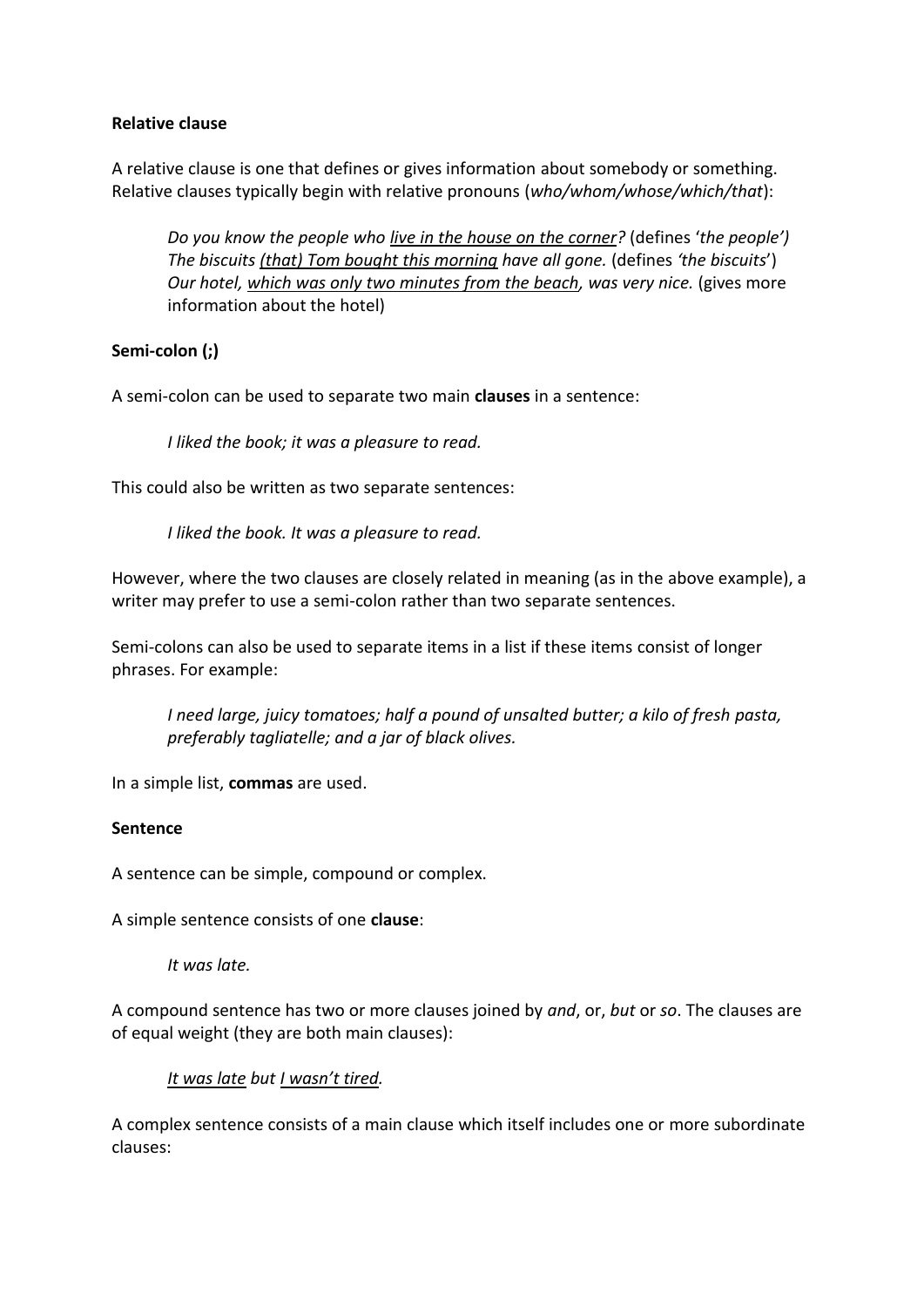*Although it was late, I wasn't tired*. (subordinate clause beginning with *although*  underlined)

Simple sentences can also be grouped as follows according to their structure:

declarative (for statements, suggestions, etc): *The class yelled in triumph. Maybe we could eat afterwards.* interrogative (for questions, requests, etc): *Is your sister here? Could you show me how?* imperative (for commands, instructions, etc): *Hold this! Take the second left.* exclamative (for exclamations): *How peaceful she looks. What a pity!*

In writing, we mark sentences by using a capital letter at the beginning, and a full stop (or question mark or exclamation mark) at the end.

#### **Singular** and **plural**

Singular forms are used to refer to one thing, person etc. For example: *tree*, s*tudent*, *party*.

Many nouns (countable nouns) can be **singular** (only one) or **plural** (more than one). The plural is usually marked by the ending *-s*: *trees*, *students*, *parties*.

Some plural forms are irregular. For example: *children*, *teeth*, *mice*.

Other nouns (mass nouns) do not normally occur in the plural. For example: *butter*, *cotton*, *electricity*, *money*, *happiness.*

**Verbs**, **pronouns**, and **determiners** sometimes have different singular and plural forms:

| He was late                         | They were late                    |
|-------------------------------------|-----------------------------------|
| Where is the key? Have you seen it? | Where are the keys? Have you seen |
|                                     | them?                             |
| Do you like this hat?               | Do you like these shoes?          |

Note that *they/them/their* (plural words) are sometimes used to refer back to singular words that don't designate a specific person, such as *anyone* or *somebody*. In such cases, they usually means 'he or she':

*If anyone wants to ask a question, they can ask me later.* (= he or she can ask me) *Did everybody do their homework? Work with a partner. Ask them their name.*

See also **agreement**, **pronoun**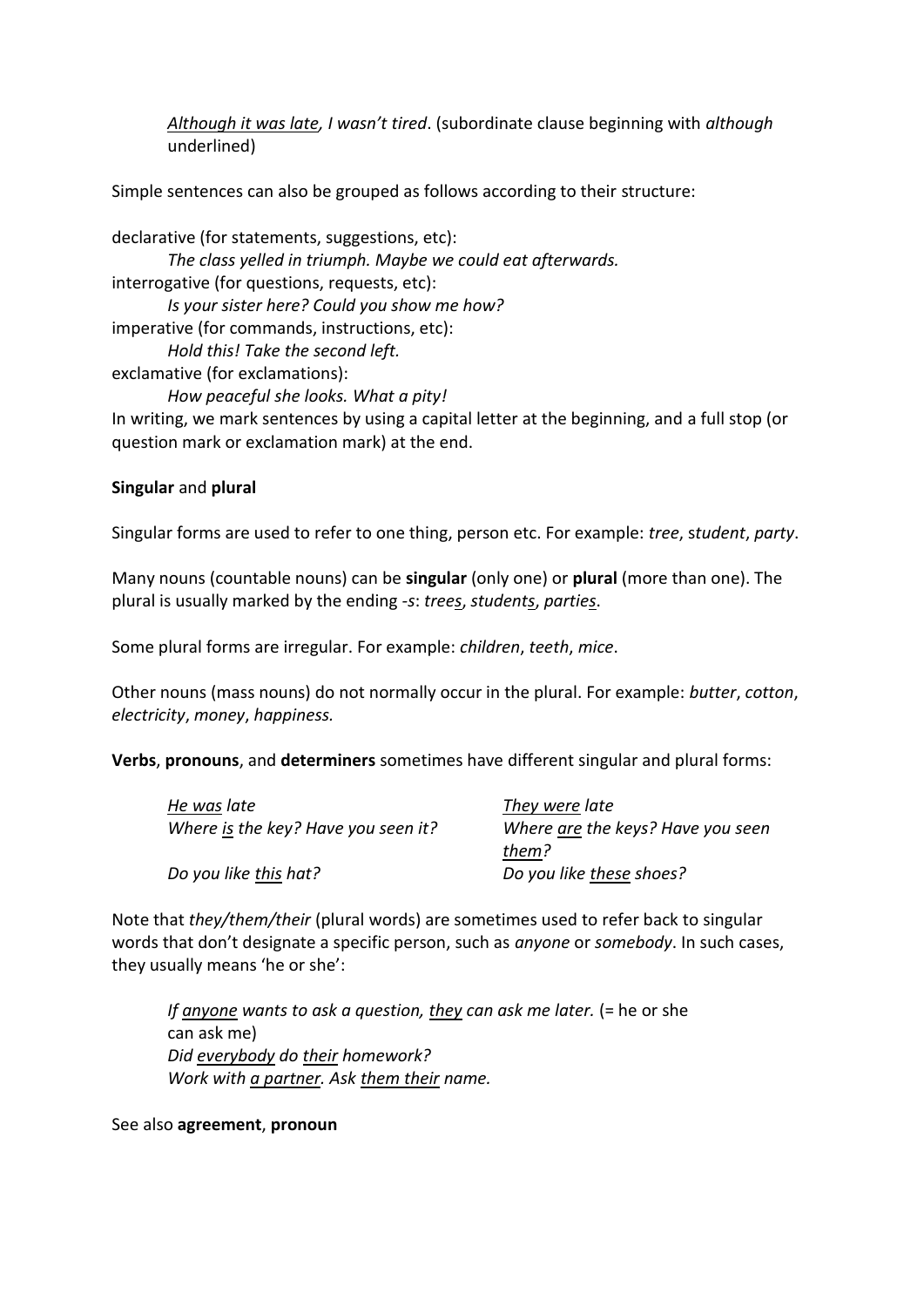## **Subject and object**

In the sentence *John kicked* the ball, the subject is *'John'*, and the object is *'the ball'*.

The subject is the person or thing about which something is said. In sentences with a subject and an object, the subject typically carries out an action, while the object is the person or thing affected by the action. In declarative sentences (statements), the subject normally goes before the verb; the object goes after the verb.

Some verbs (eg *give*, *show*, *buy*) can have two objects, indirect and direct. For example: *She gave the man some money.*

Here, *'some money'* is the direct object (= what she gave). *'The man'* is the indirect object (= the person who receives the direct object).

When a verb has an object, it is transitive, eg *find* a job, *like* chocolate, *lay* the table. If it has no object, it is intransitive (eg *go*, *talk*, *lie*).

## See also **active** and **passive**, **complement**

#### **Tense**

A tense is a verb form that most often indicates time. English verbs have two basic tenses, present and past, and each of these can be simple or continuous. For example:

| present                   | past                              |
|---------------------------|-----------------------------------|
| <i>I play</i> (simple)    | <i>I played</i> (simple)          |
| I am playing (continuous) | <i>I was playing (continuous)</i> |

Additionally, all these forms can be perfect (with *have*):

| present perfect                | past perfect                                   |
|--------------------------------|------------------------------------------------|
| <i>I have played (perfect)</i> | <i>I had played (perfect)</i>                  |
| I have been playing            | <i>I had been playing</i> (perfect continuous) |
| (perfect continuous)           |                                                |

English has no specific future tense. Future time can be expressed in a number of ways using will or present tenses.

For example:

*John will arrive tomorrow. John will be arriving tomorrow. John is going to arrive tomorrow. John is arriving tomorrow. John arrives tomorrow.*

see also **verb**